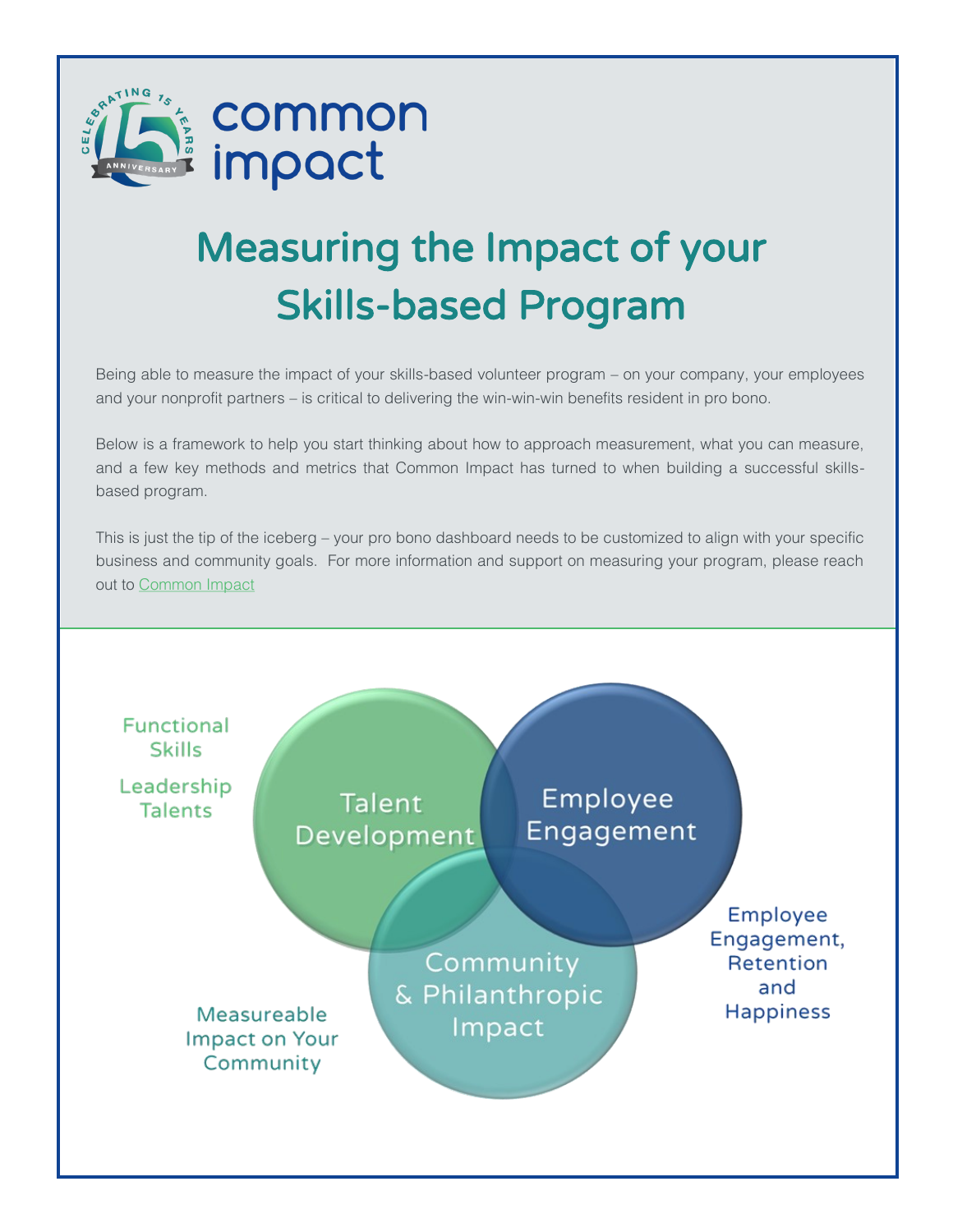## **Talent** Development

## What can you measure?

 $\Rightarrow$  Functional Skill Development

Measure an employee's progress on a specific hard skill, such as application development, project management or LEAN operations

 $\Rightarrow$  Leadership and Soft Skill Development Measure an employee's progress on critical leadership skills such as navigating complexities, influencing and client focus

## $\Rightarrow$  Promotion Rates

Measure how your pro bono program is developing your leadership bench by identifying promotion rates of participants

## A few methods and metrics:

- Pre and post project employee self-assessment surveys
- Pre and post project manager assessments (interviews or surveys)
- Post project nonprofit client interviews
- Traditional performance assessments (360 reviews, individual goals related to KPIs)

See more about approaching pro bono with a talent development lens in Common Impact's [Talent Development Toolkit.](http://commonimpact.org/pdf/Talent_Development_Toolkit.pdf)

Employee Engagement

Employee Engagement, **Retention and Happiness** 

# What can you measure?

 $\Rightarrow$  Engagement Measure an employee's engagement with your company, their colleagues and their community

## $\Rightarrow$  Retention

Measure the impact your pro bono program has on your retention rates

## $\Rightarrow$  Lovalty

Measure how connected employees are to your company and your brand

## A few methods and metrics:

- Outputs (# of volunteer hours, dollar value of volunteer hours)
- [Pre](https://www.surveygizmo.com/s3/2942900/Nonprofit-Application) and [post project](https://www.surveygizmo.com/s3/2237134/Volunteer-Feedback-Survey) employee surveys
- Participation in extra-curricular company based activities
- Inclusion in annual employee engagement surveys (e.g. [Gallup](http://www.gallup.com/topic/employee_engagement.aspx) or [Towers Watson\)](http://www.towerswatson.com/en/Services/our-solutions/employee-surveys)
- [Net Promoter Score](http://www.netpromoter.com/home)

Check out a sample **[Program Impact Report](http://commonimpact.org/pdf/Generic_Corp_Report.pdf)** showcases employee engagement benefits.

**Functional Skills** Leadership **Talents**